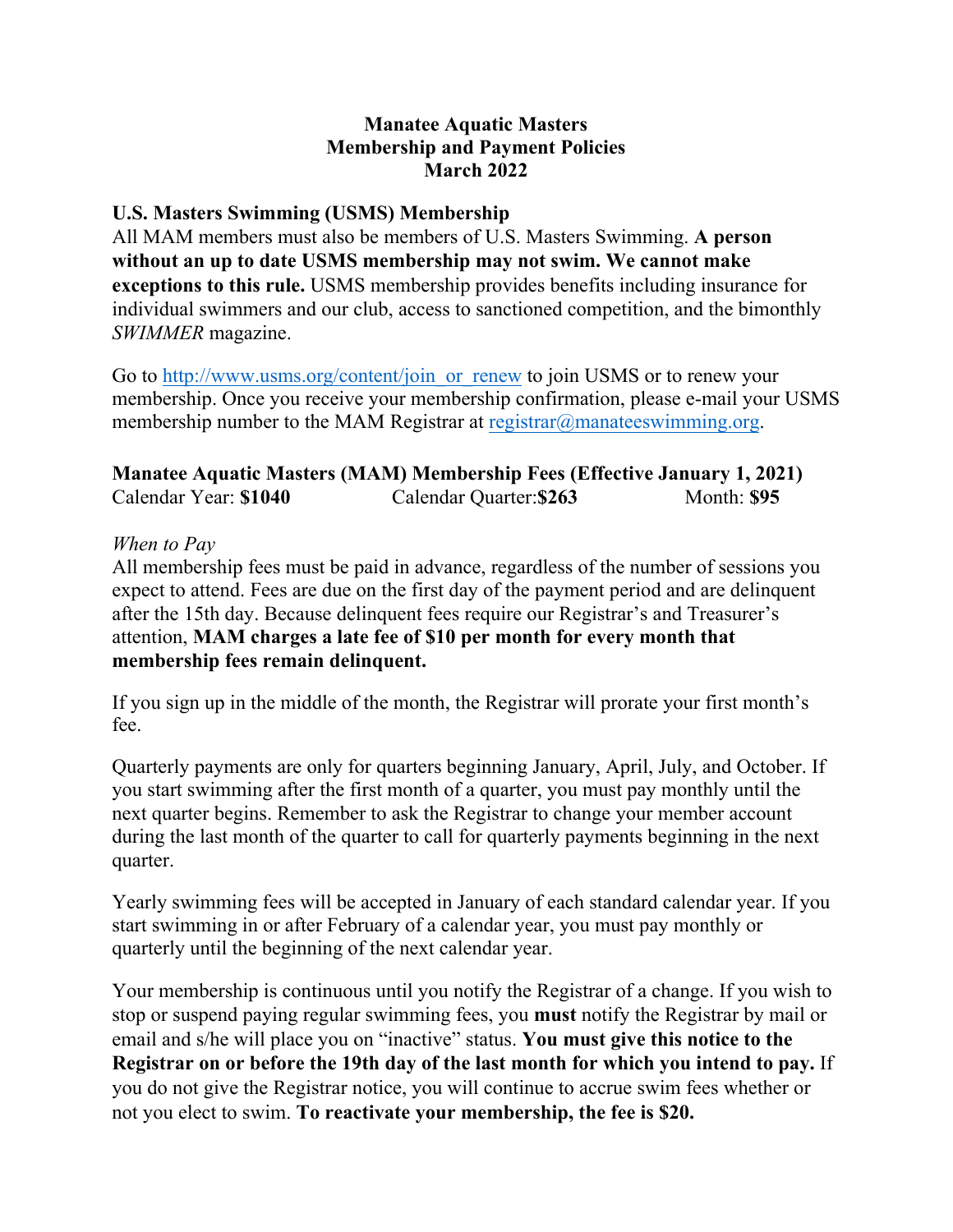No refunds of any sort will be provided for swimming only part of a month. Partial refunds, for the second or third months of a quarter for quarterly swimmers or for months after January for annual swimmers, may be granted at the sole discretion of the Board. The member must request the refund from the Registrar, who will consult with the Board. A documented medical condition that prevents swimming, or relocation to another part of the country, are the most likely justifications for a refund. Deciding not to swim is not grounds for a refund.

## *How to Pay*

You must pay electronically, by automatic charge to your credit card. **Your registration is not complete, and you may not swim as a MAM member, until you have set up your electronic payment account.** We make an exception for swimmers paying annually; because a check is slightly less expensive for the team, we encourage you to consider using this option. Please contact [registrar@manateeswimming.org](mailto:registrar@manateeswimming.org) to arrange this. Any other exceptions to the electronic payment requirement may be granted at the Registrar's sole discretion.

Our service provider will initiate the credit card charge on the first day of each month. If the charge fails, you will receive an email notice so that you can correct the problem. You must correct any electronic payment failure by the 15th of the month, by updating the payment information and authorizing the payment using the "pay now" option, or you will incur the \$10 late fee. Please note that if you pay quarterly or annually, the late fee is \$10 for **each month** that your payment is overdue.

A monthly member whose monthly payments become delinquent for a second month, a quarterly member who has not made his or her quarterly payment by the tenth day of the second month of the quarter, or an annual member who has not made any payment by February 10, may be placed on "inactive" status until the member corrects the payment delinquency. Before placing a member on "inactive" status for nonpayment, the Registrar, the Head Coach, or the Board President will inform the member by email to the address the member has provided for MAM communications, and will make reasonable attempts to contact the member in person or by telephone.

A person on "inactive" status may not swim. An involuntarily "inactive" member who wishes to resume active membership must pay the \$20 reactivation fee as well as any past-due swimming and late fees, and must arrange for future payments to occur by automatic credit card charge. Members or former members may petition the Board for reinstatement on alternative terms, which the Board will consider only upon proof of extenuating circumstances.

#### *Example*

Jenny Thompson pays quarterly, by automatic charge to her credit card. In February, Jenny closes her credit card account and opens a new one, but forgets to update her